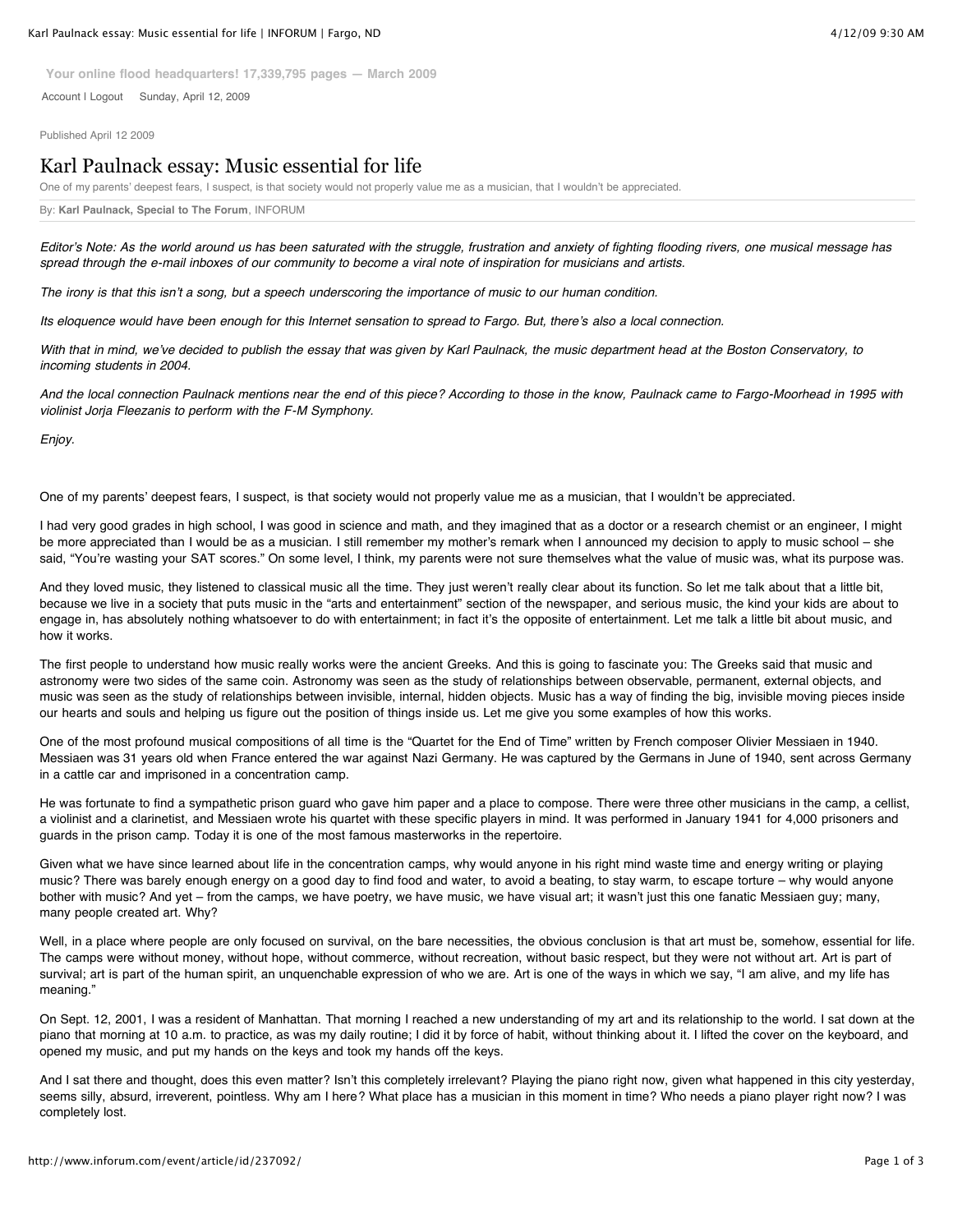And then I, along with the rest of New York, went through the journey of getting through that week. I did not play the piano that day, and in fact I contemplated briefly whether I would ever want to play the piano again. And then I observed how we got through the day. At least in my neighborhood, we didn't shoot hoops or play Scrabble. We didn't play cards to pass the time, we didn't watch TV, we didn't shop, we most certainly did not go to the mall.

The first organized activity that I saw in New York, that same day, was singing. People sang. People sang around fire houses, people sang "We Shall Overcome." Lots of people sang "America the Beautiful." The first organized public event that I remember was the Brahms "Requiem," later that week, at Lincoln Center, with the New York Philharmonic. The first organized public expression of grief, our first communal response to that historic event, was a concert. That was the beginning of a sense that life might go on. The U.S. military secured the airspace, but recovery was led by the arts, and by music in particular, that very night.

From these two experiences, I have come to understand that music is not part of "arts and entertainment" as the newspaper section would have us believe. It's not a luxury, a lavish thing that we fund from leftovers of our budgets, not a plaything or an amusement or a pastime. Music is a basic need of human survival. Music is one of the ways we make sense of our lives, one of the ways in which we express feelings when we have no words, a way for us to understand things with our hearts when we can't with our minds.

Some of you may know Samuel Barber's heart-wrenchingly beautiful piece "Adagio for Strings." If you don't know it by that name, then some of you may know it as the background music which accompanied the Oliver Stone movie "Platoon," a film about the Vietnam War.

If you know that piece of music either way, you know it has the ability to crack your heart open like a walnut; it can make you cry over sadness you didn't know you had. Music can slip beneath our conscious reality to get at what's really going on inside us the way a good therapist does.

I bet that you have never been to a wedding where there was absolutely no music. There might have been only a little music, there might have been some really bad music, but I bet you there was some music. And something very predictable happens at weddings – people get all pent up with all kinds of emotions, and then there's some musical moment where the action of the wedding stops and someone sings or plays the flute or something. And even if the music is lame, even if the quality isn't good, predictably 30 or 40 percent of the people who are going to cry at a wedding cry a couple of moments after the music starts. Why? The Greeks.

Music allows us to move around those big, invisible pieces of ourselves and rearrange our insides so that we can express what we feel even when we can't talk about it. Can you imagine watching Indiana Jones or Superman or "Star Wars" with the dialogue but no music? What is it about the music swelling up at just the right moment in "E.T." so that all the softies in the audience start crying at exactly the same moment? I guarantee you if you showed the movie with the music stripped out, it wouldn't happen that way. The Greeks: Music is the understanding of the relationship between invisible internal objects.

I'll give you one more example, the story of the most important concert of my life. I must tell you I have played a little less than a thousand concerts in my life so far. I have played in places that I thought were important. I like playing in Carnegie Hall; I enjoyed playing in Paris; it made me very happy to please the critics in St. Petersburg. I have played for people I thought were important; music critics of major newspapers, foreign heads of state. The most important concert of my entire life took place in a nursing home in Fargo, N.D., about four years ago.

I was playing with a very dear friend of mine who is a violinist. We began, as we often do, with Aaron Copland's "Sonata," which was written during World War II and dedicated to a young friend of Copland's, a young pilot who was shot down during the war. Now we often talk to our audiences about the pieces we are going to play rather than providing them with written program notes. But in this case, because we began the concert with this piece, we decided to talk about the piece later in the program and to just come out and play the music without explanation.

Midway through the piece, an elderly man seated in a wheelchair near the front of the concert hall began to weep. This man, whom I later met, was clearly a soldier – even in his 70s, it was clear from his buzz-cut hair, square jaw and general demeanor that he had spent a good deal of his life in the military. I thought it a little bit odd that someone would be moved to tears by that particular movement of that particular piece, but it wasn't the first time I've heard crying in a concert, and we went on with the concert and finished the piece.

When we came out to play the next piece on the program, we decided to talk about both the first and second pieces, and we described the circumstances in which the Copland piece was written and mentioned its dedication to a downed pilot. The man in the front of the audience became so disturbed that he had to leave the auditorium. I honestly figured that we would not see him again, but he did come backstage afterwards, tears and all, to explain himself.

What he told us was this: "During World War II, I was a pilot, and I was in an aerial combat situation where one of my team's planes was hit. I watched my friend bail out, and watched his parachute open, but the Japanese planes which had engaged us returned and machine-gunned across the parachute chords so as to separate the parachute from the pilot, and I watched my friend drop away into the ocean, realizing that he was lost. I have not thought about this for many years, but during that first piece of music you played, this memory returned to me so vividly that it was as though I was reliving it.

"I didn't understand why this was happening, why now, but then when you came out to explain that this piece of music was written to commemorate a lost pilot, it was a little more than I could handle. How does the music do that? How did it find those feelings and those memories in me?"

Remember the Greeks: Music is the study of invisible relationships between internal objects.

This concert in Fargo was the most important work I have ever done. For me to play for this old soldier and help him connect, somehow, with Aaron Copland, and to connect their memories of their lost friends, to help him remember and mourn his friend, this is my work. This is why music matters.

What follows is part of the talk I will give to this year's freshman class when I welcome them a few days from now. The responsibility I will charge your sons and daughters with is this:

"If we were a medical school, and you were here as a med student practicing appendectomies, you'd take your work very seriously because you would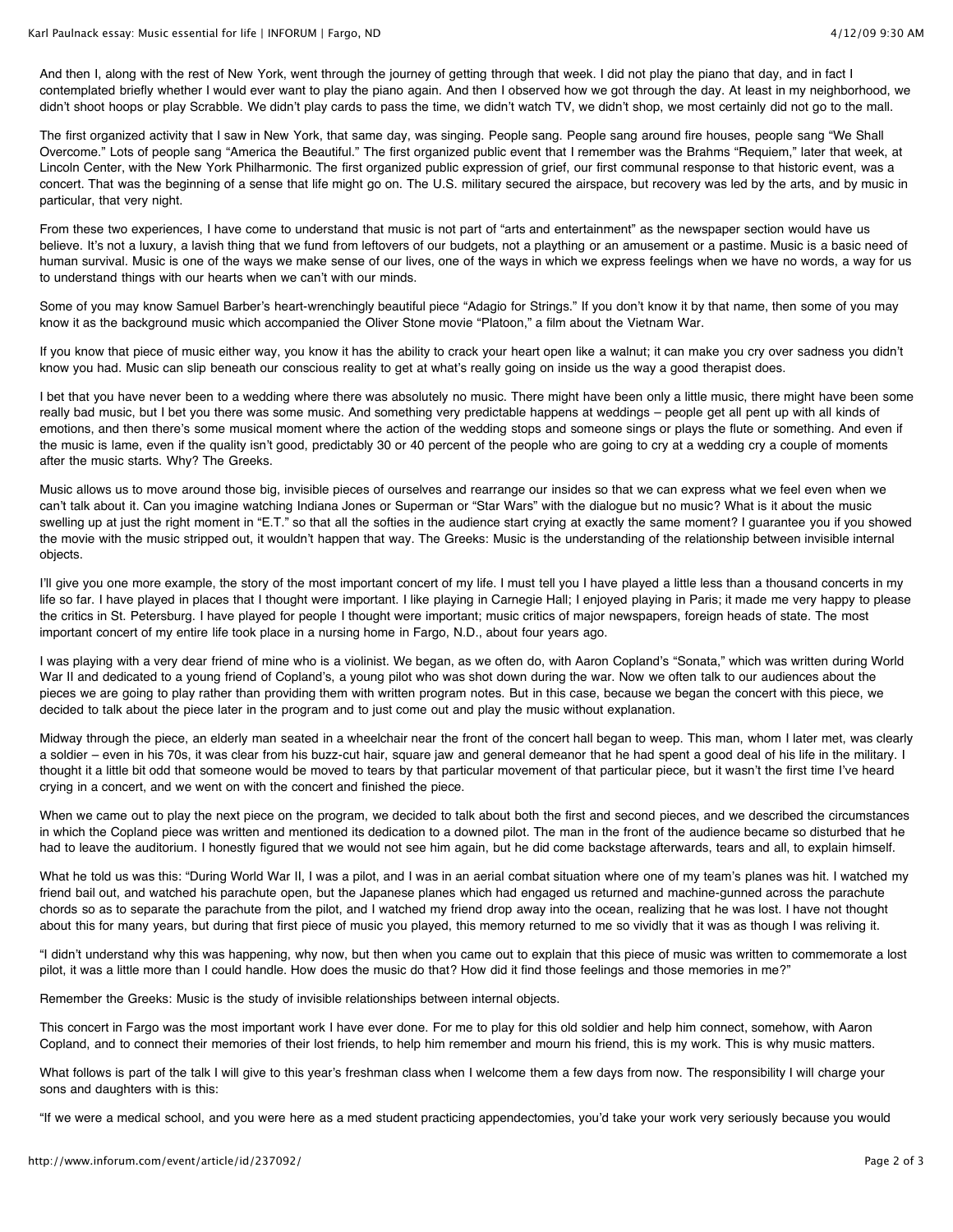imagine that some night at 2 a.m. someone is going to waltz into your emergency room and you're going to have to save their life. Well, my friends, someday at 8 p.m. someone is going to walk into your concert hall and bring you a mind that is confused, a heart that is overwhelmed, a soul that is weary. Whether they go out whole again will depend partly on how well you do your craft.

"You're not here to become an entertainer, and you don't have to sell yourself. The truth is you don't have anything to sell; being a musician isn't about dispensing a product, like selling used Chevys. I'm not an entertainer; I'm a lot closer to a paramedic, a firefighter, a rescue worker. You're here to become a sort of therapist for the human soul, a spiritual version of a chiropractor, physical therapist, someone who works with our insides to see if they get things to line up, to see if we can come into harmony with ourselves and be healthy and happy and well.

"Frankly, ladies and gentlemen, I expect you not only to master music; I expect you to save the planet. If there is a future wave of wellness on this planet, of harmony, of peace, of an end to war, of mutual understanding, of equality, of fairness, I don't expect it will come from a government, a military force or a corporation. I no longer even expect it to come from the religions of the world, which together seem to have brought us as much war as they have peace. If there is a future of peace for humankind, if there is to be an understanding of how these invisible, internal things should fit together, I expect it will come from the artists, because that's what we do. As in the concentration camp and the evening of 9/11, the artists are the ones who might be able to help us with our internal, invisible lives."

**Tags:** karl paulnack, life, music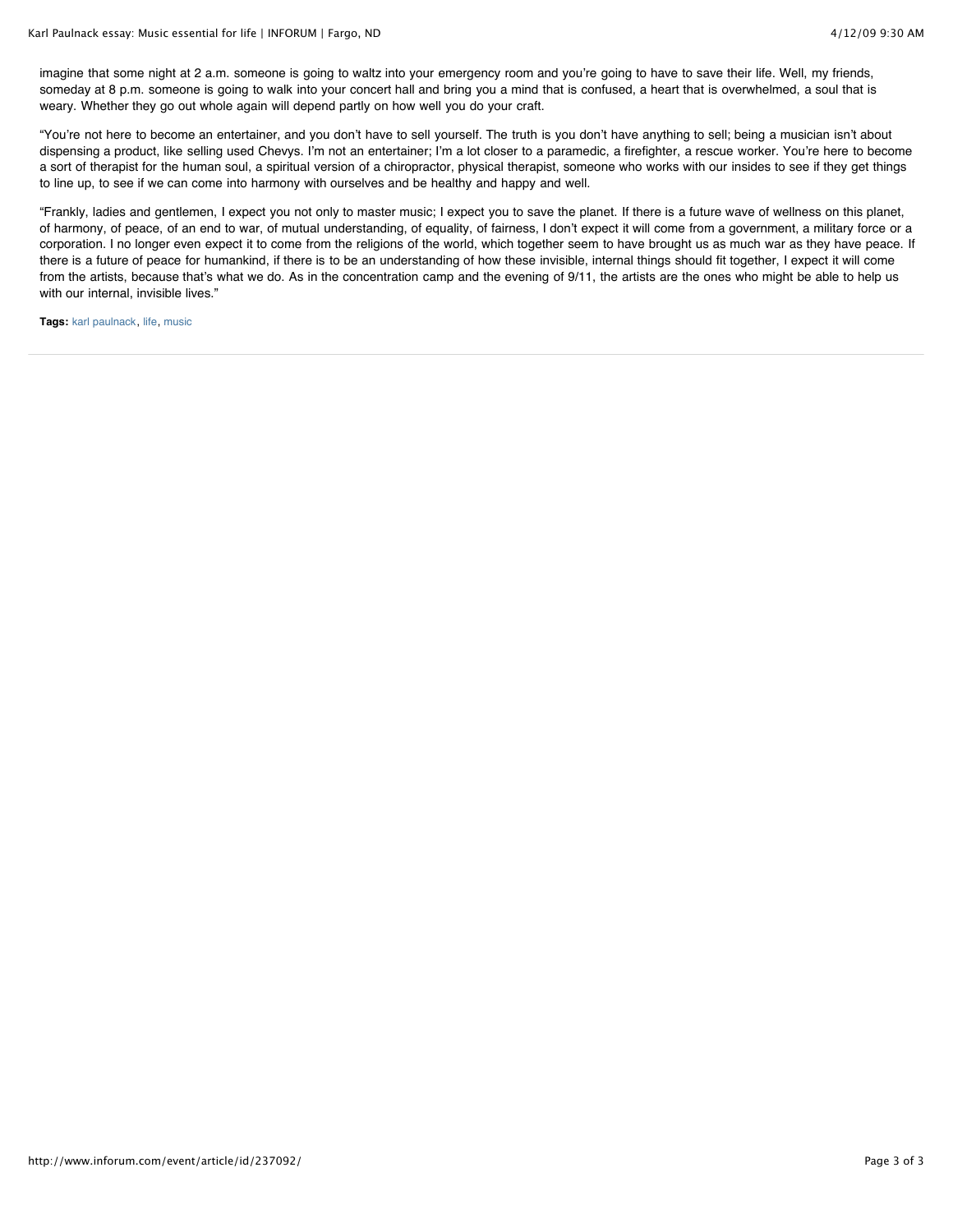## **Quotes About Music and Music Education**

How is it that music can, without words, evoke our laughter, our tears, our highest aspiration? *Jane Swan (b. 1943)*

We know an age more vividly through its music than through its historians. *Rosanne Ambrose-Brown*

Music expresses that which cannot be said and on which it is impossible to be silent. *Victor Hugo (1802-1885)*

We listen to great music and know that all our joys and sorrows are part of something beyond our comprehension - and so indefinitely valuable. *Jesse O'Neill*

I always loved music; whoso has skill in this art is of good temperament, fitted for all things. We must teach music in schools; a schoolmaster ought to have skill in music, or I would not regard him. *Martin Luther (1483-1546)*

Music may achieve the highest of all mission: she may be a bond between nations, races, and states, who are strangers in many ways; she may unite what is disunited and bring peace to what is hostile. *Dr. Max Bendiner*

Music hath charms to soothe a savage breast, to soften rocks, or to bend a knotted oak. *William Congreve (1670-1729)*

Music speaks of Platonic truth - the idea river rather than the polluted reality, love as we dream it rather than we experience it, grief noble and uplifting rather than our distracted weeping. It is necessary to our survival and our sanity. *Pam Brown*

78% of Americans feel learning a musical instrument helps students perform better in other subjects. *Gallup Poll, "American Attitudes Toward Music," 2003*

The schools that produced the highest academic achievement in the United States today are spending 20% to 30% of the day on the arts, with special emphasis on music. *International Association for the Evaluation of Educational Achievement (IAEEA) Test, 1988*

88% of Americans believe participation in music helps teach children discipline. *Gallup Poll, "American Attitudes Toward Music," 2003*

Music majors are the most likely group of college grads to be admitted to medical school. *Lewis Thomas, Case for Music in the Schools, Phi Delta Kappa, 1994*

Students who were exposed to music-based lessons scored a full 100% higher on fractions tests than those who learned in the conventional manner. *Neurological Research, March 15, 1999*

High school music students have been shown to hold higher grade point averages (GPA) than non-musicians in the same school. *National Educational Longitudinal Study of 1988*

71% of Americans surveyed by the Gallup Poll believe that teenagers who play an instrument are less likely to have disciplinary problems. *Gallup Poll, "American Attitudes Toward Music," 2003*

A study of 7,500 university students revealed that music majors scored the highest reading scores among all majors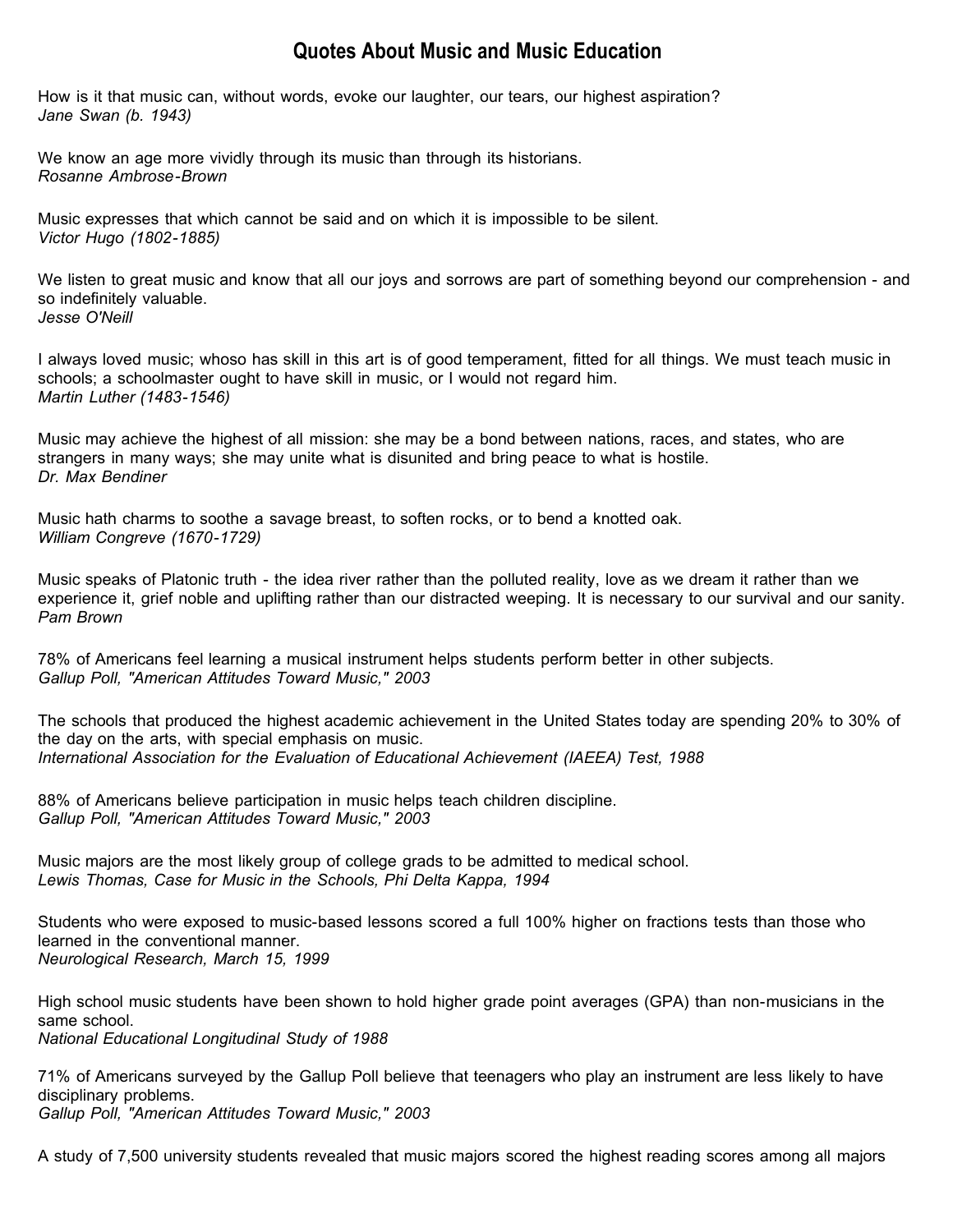including English, biology, chemistry and math. *The Case for Music in the Schools, Phi Delta Kappa, 1994*

During moments of musical euphoria, blood travels through the brain to areas where other stimuli can produce feelings of contentment and joy-and travels away from brain cell areas associated with depression and fear. *Dr. Frederick Tims, reported in AMC Music News, June 2, 1999*

95% of Americans in a 2003 Gallup Poll believe that music is a key component in a child's well-rounded education; three quarters of those surveyed feel that schools should mandate music education. *Gallup Poll, 'American Attitudes Toward Music," 2003*

Martin Gardiner of Brown University tracked the criminal records of Rhode Island residents from birth through age 30, and he concluded the more a resident was involved in music, the lower the person's arrest record. *Music Linked to Reduced Criminality, MUSICA Research Notes, Winter 2000*

Students of lower socioeconomic status who took music lessons in grades 8-12 increased their math scores significantly as compared to non-music students. But just as important, reading, history, geography and even social skills soared by 40%.

*Gardiner, Fox, Jeffrey and Knowles, Nature, May 23, 1996*

Middle school and high school students who participated in instrumental music performances scored significantly higher than their non-band peers in standardized tests. *University of Sarasota Study, Jeffrey Lynn Kluball; East Texas State University Study, Daryl Erick Trent*

In 2003, 54% of American households reported having a least one musical instrument player, the highest figure since the study began in 1978. *Gallup Poll, "American Attitudes Toward Music," 2003*

The College Entrance Examination Board found that students in music appreciation scored 63 points higher on verbal and 44 points higher on math than students with no arts participation. *College-Bound Seniors National Report. "Profile of SAT Program Test Takers. Princeton, NJ." The College Entrance Examination Board, 2001*

The world's top academic countries place a high value on music education. Hungary, Netherlands and Japan have required music training at the elementary and middle school levels, both instrumental and vocal, for several decades. *1988 International Association for the Evaluation of Educational Achievement (IAEEA) Test*

Music training helps under-achievers. Students lagging behind in scholastic performance caught up to their fellow students in reading and surpassed their classmates in math by 22% when given music instruction over seven months. *Nature, May 23, 1996*

College-age musicians are emotionally healthier than their non-musician counterparts for performance anxiety, emotional concerns and alcohol-related problems. *Houston Chronicle, January 11, 1998*

U.S. Department of Education data show that students who report consistently high levels of involvement in instrumental music during the middle- and high-school years show "significantly higher levels of mathematics proficiency by grade 12."

*James Catterall, Richard Chapleau, and John lwanaga, "Involvement in the Arts and Human Development, " 1999*

A Columbia University study revealed that students in the arts are found to be more cooperative with teachers and peers, more self-confident and better able to express their ideas. These benefits exist across socioeconomic levels. *The Arts Education Partnership, 1999*

The nation's top business executives agree that arts education programs can help repair weaknesses in American education and better prepare workers for the 21st century. *The Changing Workplace is Changing Our View of Education, BusinessWeek, October 1996*